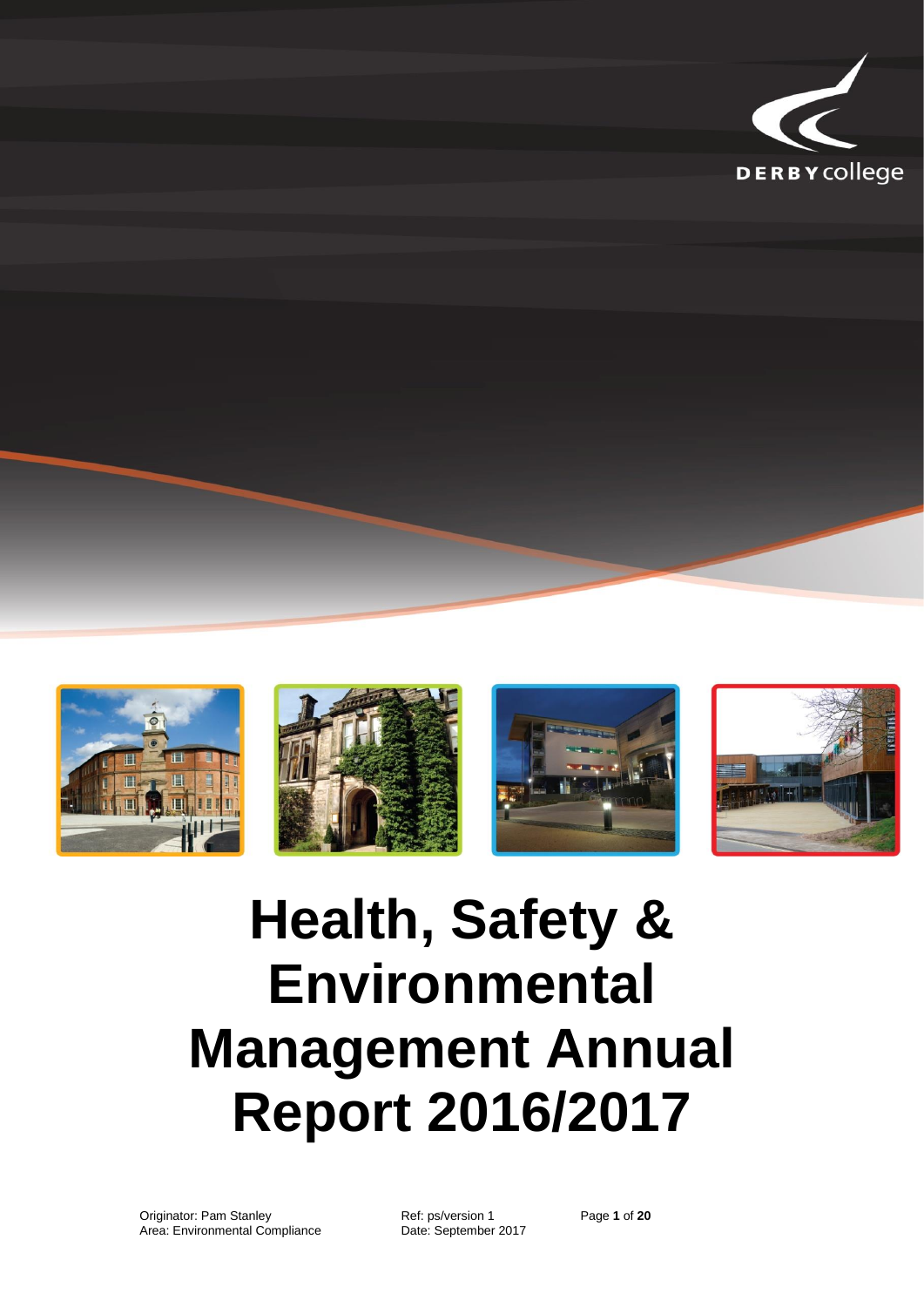## **Contents**

|                          |                                                                                                                                                                                                                                                                                                                                                                                                          | Page<br>Number                                                           |  |
|--------------------------|----------------------------------------------------------------------------------------------------------------------------------------------------------------------------------------------------------------------------------------------------------------------------------------------------------------------------------------------------------------------------------------------------------|--------------------------------------------------------------------------|--|
| <b>Executive Summary</b> |                                                                                                                                                                                                                                                                                                                                                                                                          |                                                                          |  |
| 1                        | Policy<br>i)<br>Improving health, safety and environmental management<br>ii)<br>Co-operation and communication<br>Competence<br>iii)                                                                                                                                                                                                                                                                     | 4<br>4<br>5                                                              |  |
| $\overline{2}$           | Planning and Implementing<br>Health and Safety Risk Management<br>i)<br>Fire Safety Management<br>ii)<br><b>Environmental Management</b><br>iii)<br><b>Workplace Vetting</b><br>iv)<br><b>Food Safety</b><br>V)<br>AIR (Accident & Incident Reporting) Online Reporting<br>vi)<br>System<br><b>Counter Terrorism</b><br>vii)<br>viii)<br><b>Health and Wellbeing</b><br><b>Educational Visits</b><br>ix) | 6<br>6<br>$\overline{7}$<br>$\overline{7}$<br>8<br>8<br>8<br>8<br>9<br>9 |  |
| 3                        | X)<br><b>Occupational Health</b><br>Monitoring<br><b>Proactive Monitoring</b><br>i)<br><b>Reactive Monitoring</b><br>ii)<br>Performance Indicators<br>iii)<br>Communication and visits by external agencies<br>a)<br>Enforcement actions by enforcing authorities<br>b)<br>Derby College Key Performance Indicators<br>C)                                                                                | 9<br>9<br>10<br>10<br>11<br>12<br>12                                     |  |
| 4                        | <b>Audit and Review</b>                                                                                                                                                                                                                                                                                                                                                                                  |                                                                          |  |
| 5                        | 13<br><b>Next steps</b>                                                                                                                                                                                                                                                                                                                                                                                  |                                                                          |  |
|                          |                                                                                                                                                                                                                                                                                                                                                                                                          |                                                                          |  |

Appendix 1 - Health & Safety Training Statistics Appendix 2 – Accident/Incident/Near Miss Statistics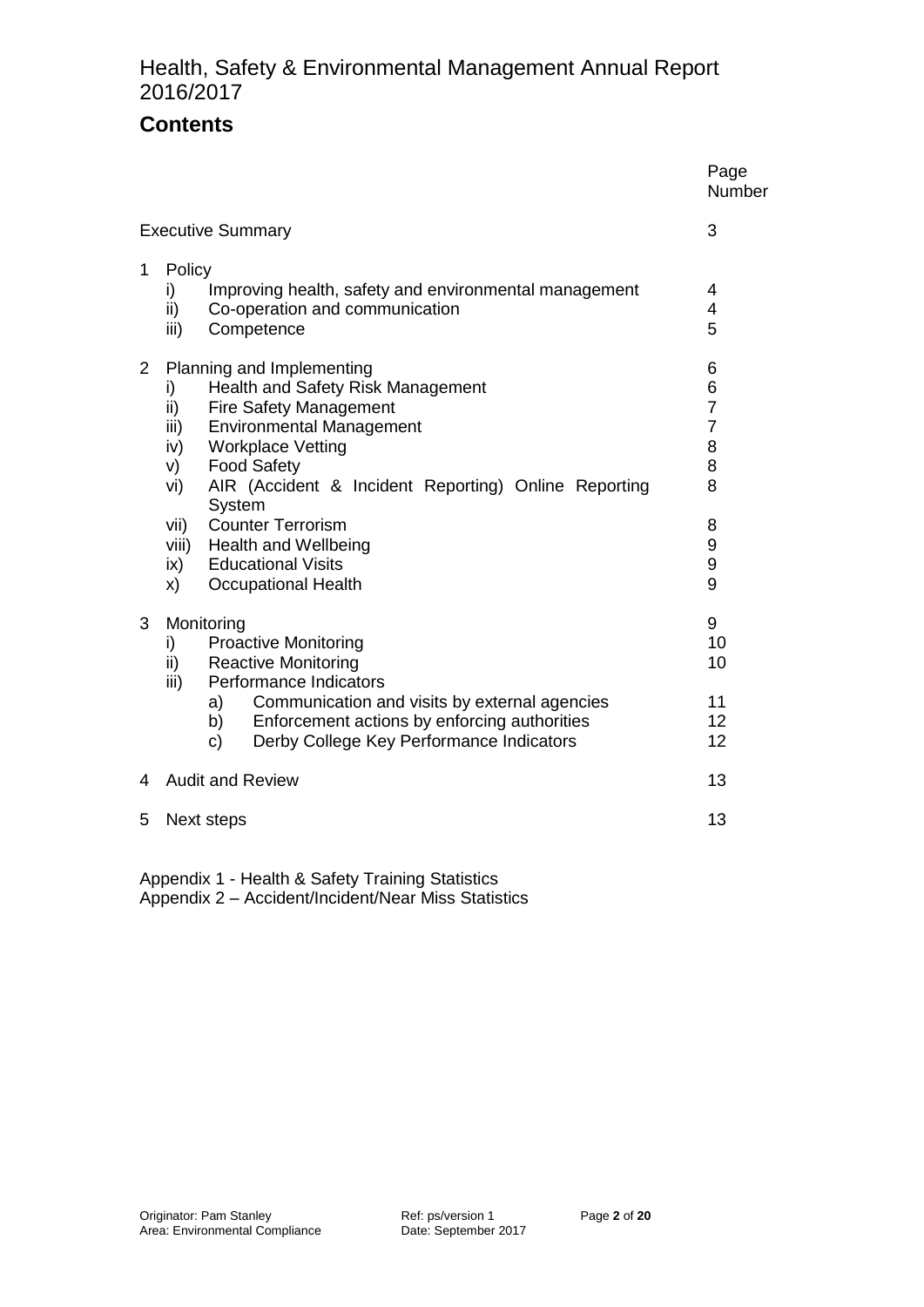#### **EXECUTIVE SUMMARY**

The 2016/2017 annual report on health, safety and environmental management summarises College performance and the programme of work carried out during the academic year, in order to work towards the highest standards of health, safety and environmental management.

Overall the report captures the diversity of activity relating to health, safety and environmental management that takes place in the College, whilst combining statistical information on incidents and training, with explanatory information on management.

#### *Derby College's commitment*

Derby College acknowledges that all matters of health, safety and environmental management are essential factors which must be integrated within all corporate and management decisions, such that it is embedded within the Strategic Objectives  $2014 - 2017 -$ 

- Providing safe and inspiring environments that encourage progress and aspirational outcomes (1.3)
- Championing excellence, every day, to achieve success for all (1.5)
- Maximizing the sustainable use of our resources for positive financial and environmental benefits (4.5)

#### *Performance*

Health and safety performance compares favourably against the previous academic year.

Data on accidents is displayed in Appendix 3. The report contains some commentary and causes observed.

#### *Positive action taken during the year*

There were a number of developments this year, for example establishing robust hostile attack procedures across all College campuses, which were tested in December 2016 to ensure that they would be effective should an incident occur.

#### *Next steps*

A number of initiatives were started in 2016/2017 that will be continued moving forward into 2017/2018. For example, ongoing implementation of the College's counter terrorism plan, particularly focusing on hostile intruder.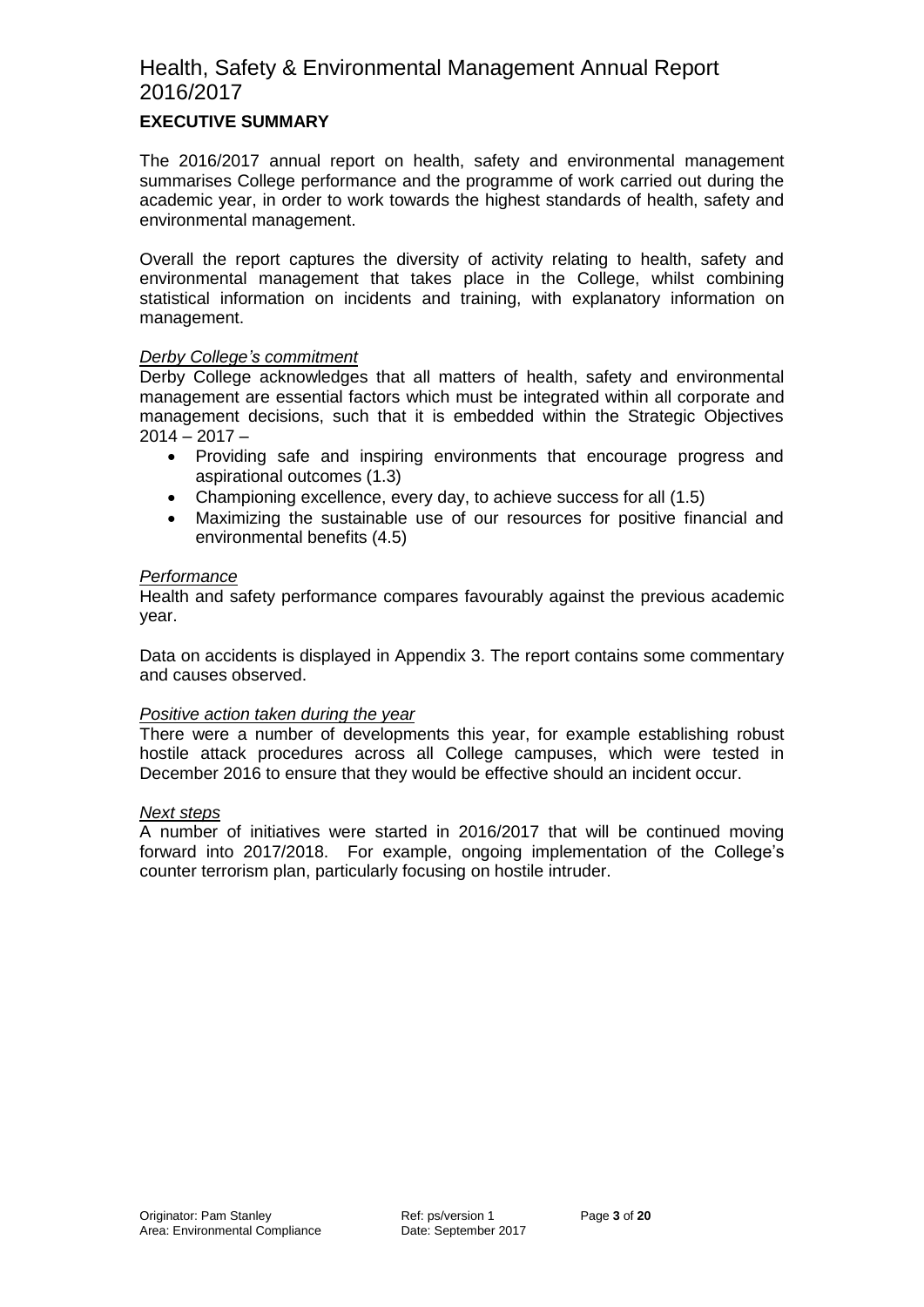#### **1 Policy**

#### **i) Improving health, safety and environmental management**

The Governing Body recognise the important role it plays in giving leadership to improving health, safety and environmental management.

In order to ensure that there is a clear direction for the College to follow, the Health, Safety & Welfare at Work Policy was presented to and approved by the Corporation. This policy forms the foundation on which all other policies, procedures and guidance are built. Further policies and procedures were developed and reviewed this academic year, including:-

- Risk Assessment Policy
- Manual Handling Policy
- Communicable Diseases Policy
- Control of Contractors Policy
- Workplace Vetting Policy
- Water Management Policy
- Environmental Management Policy
- Educational Visits Policy

The Environmental Compliance Team comprises of an Environmental Compliance Manager who is a Chartered member of IOSH (Institute of Occupational Safety and Health), a Health, Safety and Environmental Adviser, and an Environmental Compliance Administrator.

The Environmental Compliance Team and Estates Management continue to work with curriculum areas and Campus Operations to embed best practice to ensure that robust processes are in place in the areas of health, safety and environmental management.

The College's Environmental Compliance Team provide competent health safety and environmental management advice/support to the College, including food safety, fire, and security management.

The Environmental Compliance Team continues to be responsible for claims management within the College which has led to improved communication in the management of claims received by the College, whether this be civil, motor vehicle or property.

The health and safety legislation register continues to be monitored and reviewed to ensure that the College is meeting its statutory obligations.

#### **ii) Co-operation and communication**

Co-operation between the College, its employees and students is fostered through the Health, Safety & Environment (HSE) Committee, which is chaired by the Chief Executive. The Committee met four times in 2016/2017. Employee views are represented by Trade Union Safety Representatives. However, this academic year Trade Union representation has been poor, with only one representative being put forward by the Trade Unions. Because of the poor employee representation it was agreed at HSE Committee that Health & Safety Champions and Environmental Champions would be sought to facilitate communication across the College community. To this end Environmental Compliance and Human Resources worked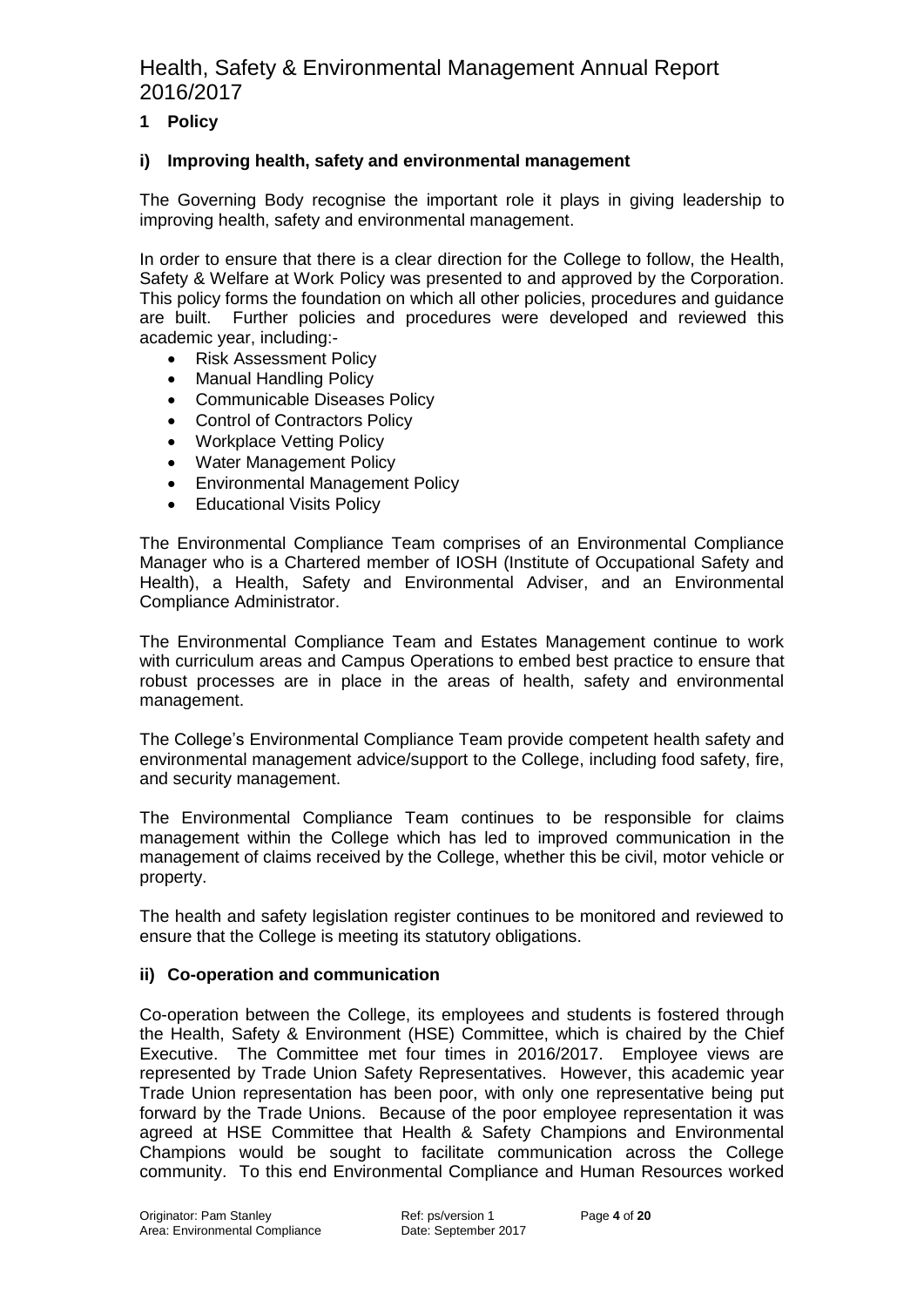together to actively encourage employees to volunteer as ambassadors in these two areas. This approach was successful with several employees putting themselves for these important roles.

The establishment of an Operational Health, Safety & Environmental Management Group which is accountable to the Health, Safety & Environment Committee continues to improve health, safety and environmental management communication. Its remit is to promote and maintain standards of health, safety and welfare, and environmental management by monitoring College health and safety, and environmental management practice at an operational level. This group met four times this academic year.

Communication of health, safety and environmental management is primarily through attendance at Team meetings, the College's intranet site and administrator email system.

The Environmental Compliance Team continue to provide access for employees and students to legislation and guidance produced by the Health & Safety Executive (HSE), Environment Agency, Skills Funding Agency and other relevant bodies.

#### **iii) Competence**

The development of health and safety competence amongst College employees is a continual process. The training programme contains the following subject areas;

- Health and safety new starter induction
- Protecting against hostile attack, including Stay Safe
- IOSH Managing Safely
- Environmental management
- Workplace wellbeing
- Risk assessment
- Manual handling
- Health and Safety vetting of employers
- MiDAS
- Emergency procedures, including evacuation equipment, first aid, fire-fighting equipment

The College's health and safety training matrix identifies employee training requirements dependent on their role and responsibilities within the College and is graded as to whether it is mandatory, essential for the role or desired. Appendix 1 summarises the training delivered during academic year 2016/17.

The training was delivered internally by members of the Environmental Compliance Team and the Roundhouse Thinking Team. Specialist training was provided by external specialists, e.g. East Midlands Special Operations Unit – Counter Terrorism Team.

The Environmental Compliance Team continues to work with senior management and Learning & Development in order to ensure that a robust training programme is available to meet the needs of the College. Feedback from each delegate is reviewed to ensure the training programme meets their needs.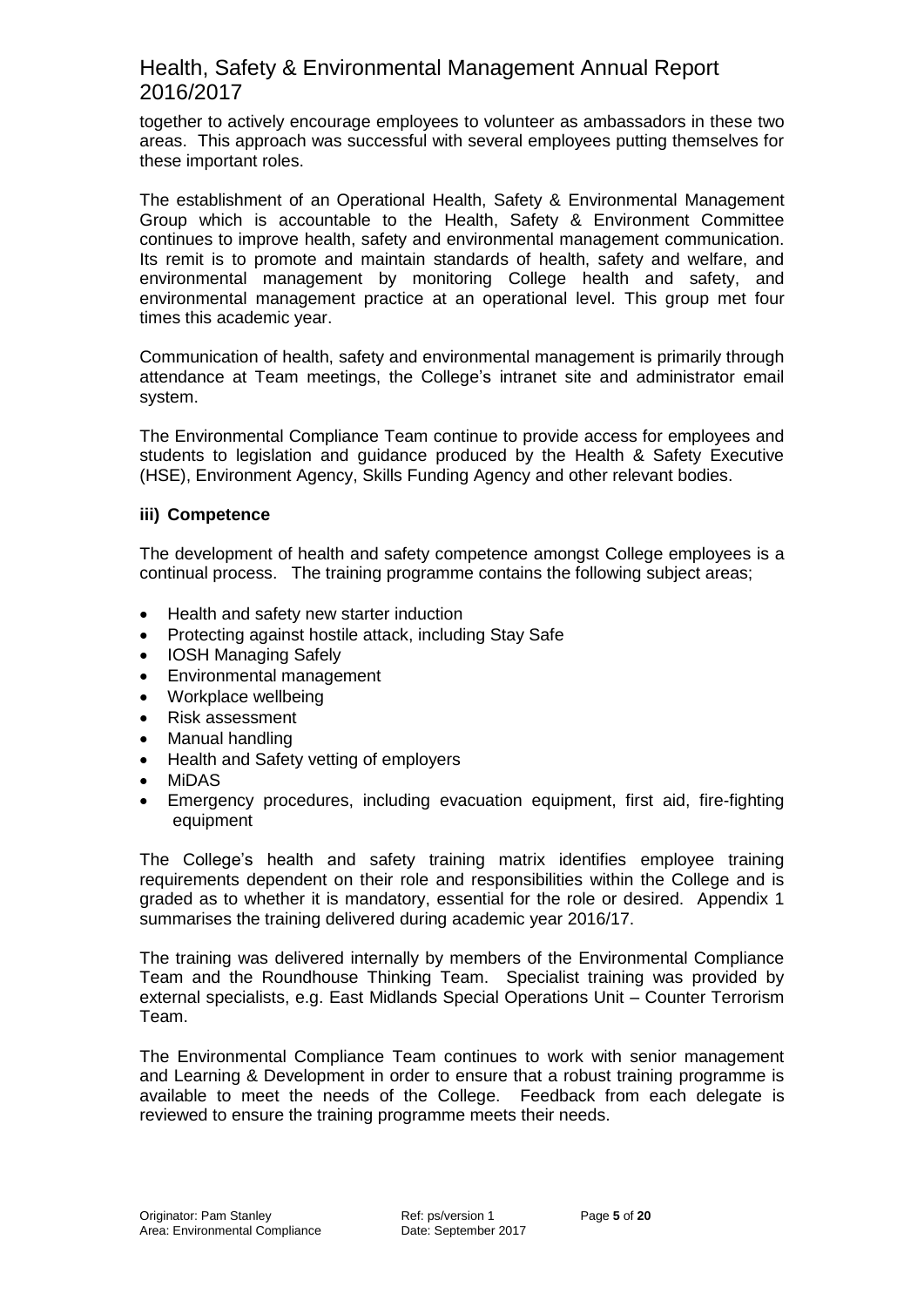Excluding the training programme discussed above, the Environmental Compliance Team are often asked to provide tailored bespoke training for specific groups. In 2016/2017 the following was delivered:-

Subject area:

- LLDD students Manual handling
- Travel and Tourism Risk Assessment

The Management of Health and Safety at Work Regulations 1999 requires the College to have access to competent advice to help it meet its health and safety obligations. This is met through members of the Environmental Compliance Team who continue to participate in Continuous Professional Development schemes run by their accredited professional body and other sources, together with specialist advice being provided from external sources, e.g. Radiation Protection Officer, where necessary.

The Environmental Compliance Team has, over the academic year, continued to acknowledge the benefit of attending East Midland Health and Safety Networking Forum meetings, with the Environmental Compliance Manager chairing this group.

Campus Operations Managers continue to be supported by the Environmental Compliance Team, as one of their key roles is supporting operational delivery of the health, safety and environmental management strategy for the College.

#### **Planning and implementing**

Planning is essential for the implementation of health and safety policies. When executed correctly it is a good way of demonstrating commitment to continuous improvement and promoting a positive health, safety and sustainable culture. Derby College has a robust process in place which supports an effective health and safety management and environmental management system.

Health, safety and environmental management/sustainability planning operates at all levels of the College, hence the devolution of responsibility to an operational level.

Derby College has robust policies, procedures and standards in place for health, safety and environmental management. Our commitment to continuous improvement recognises the increasing challenges of meeting the demands of legislation, regulatory authorities and the Skills Funding Agency, as well as the expectations of employees, employers, students, visitors and the wider community. To ensure that these challenges are met the College has in place formal reporting procedures to the Leadership Team, College Management Team and the Health, Safety & Environment Committee. It is also the responsibility of the Environmental Management Team, Campus Operations and Estates to review and monitor their implementation.

#### **i) Health and Safety Risk Management**

Control of risk is achieved through co-ordinated action by all members of the College community, which also includes robust management of any contractors working for the College. To this end, control of contractors was reviewed this academic year and there are stringent checks undertaken with regards to control of contractors on College sites, with liaison taking place between Campus Operations, Events Management and Estates. The appropriateness and effectiveness of this can be measured through the pro-active receipt of suitable and sufficient risk assessments, safe systems of work and permit to work systems.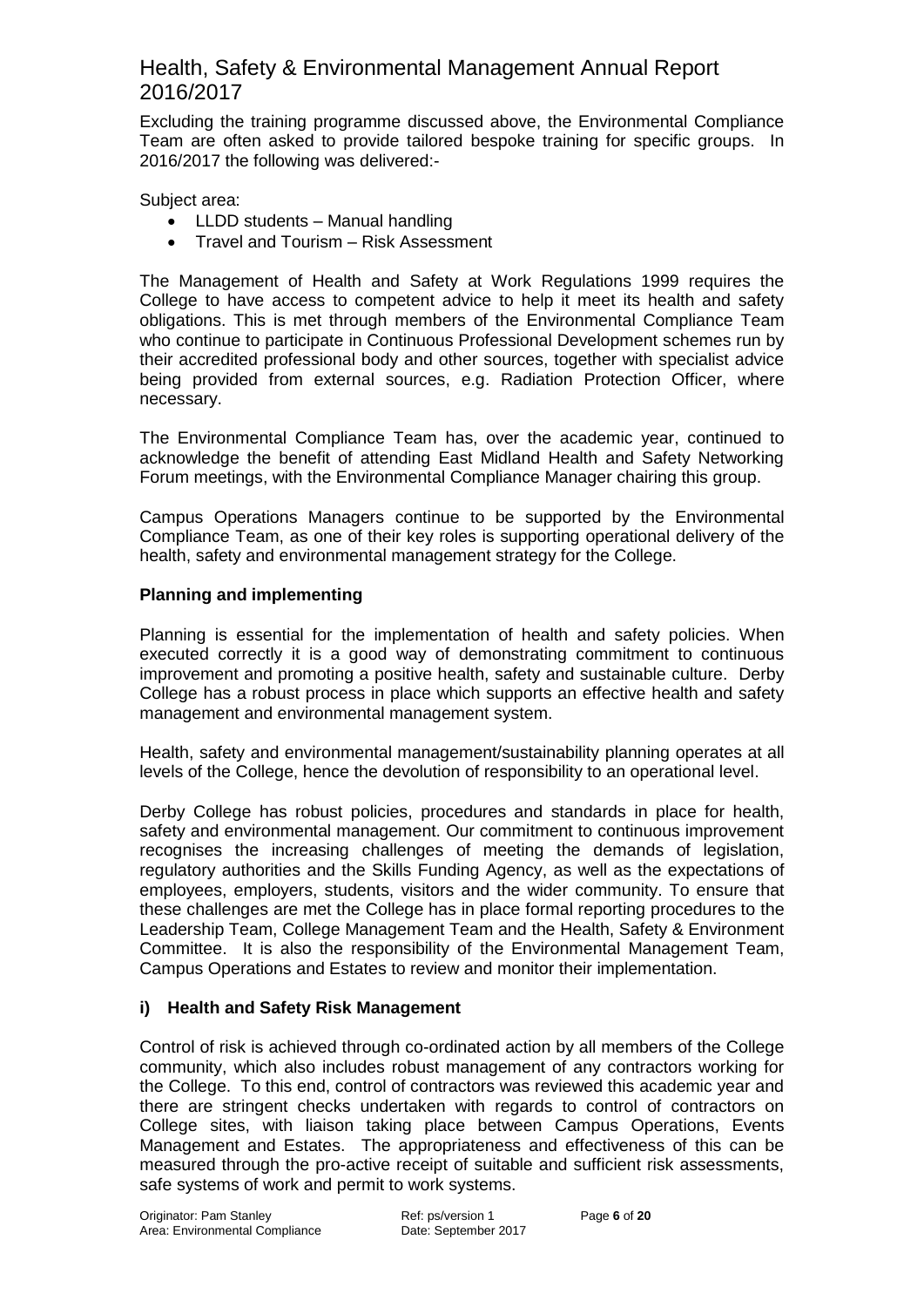Health and safety inspections are carried out throughout the year, and during 2016/17 there was a 100% completion rate of the College's inspection programme. All action plans were provided to management for their areas of responsibility and reviewed in meetings with Campus Operations, Estates and Team Managers responsible for the area.

Operational health and safety management audits have been carried out with Team Managers in high risk areas of the College, with an action plans developed as part of the process. Implementation of the action plan is the Team Managers responsibility, with support being provided where required by members of the Environmental Compliance Team.

In support of the College's risk management processes, a College wide health safety and environment risk register is in place which is reported through HSE Committee and the College's Risk & Finance Group. Any significant risks are fed into the College corporate risk register.

#### **ii) Fire Safety Management**

The College's fire risk assessments were completed this academic year by a Consultant engaged by the College, from which action plans were developed. It is the responsibility of Campus Operations to liaise with the Estates Team and the Environmental Compliance Team to ensure that the action plans are implemented. The responses range from physical work to the estate to minor changes to local procedures.

Fire evacuation exercises were undertaken at all of the campuses, which were recorded. Positive action was taken e.g. minor changes to local procedures such as management at Assembly Points and review of the systems in place for managing people requiring assistance.

#### **iii) Environmental Management**

The College continues to work closely with its waste contractor, Veolia and this relationship provides the opportunity for Veolia to attend College events to raise awareness of waste and recycling across the College as well as the opportunity to improve how the College's waste is managed at source, e.g. segregation of food waste.

Recycling facilities continue to be rolled out across all campuses and curriculum areas continue to work with the Environmental Compliance Team, Estates Management and Campus Operations with regards to segregating waste at source, which aims to mirror and promote sector best practice with students.

Collaborative work is being undertaken by the Estates Management Team and Environmental Compliance in order to drive forward initiatives to ultimately achieve a robust environmental management system. For example, policy development, establishing operational procedures for waste management, energy consumption, low carbon maintenance solutions, working with community and educational partners to develop and share best practice across the sector and implementation of the carbon reduction plan. All of these are underpinned by the College's Carbon Management Plan, which demonstrates the College's commitment to reducing its carbon emissions.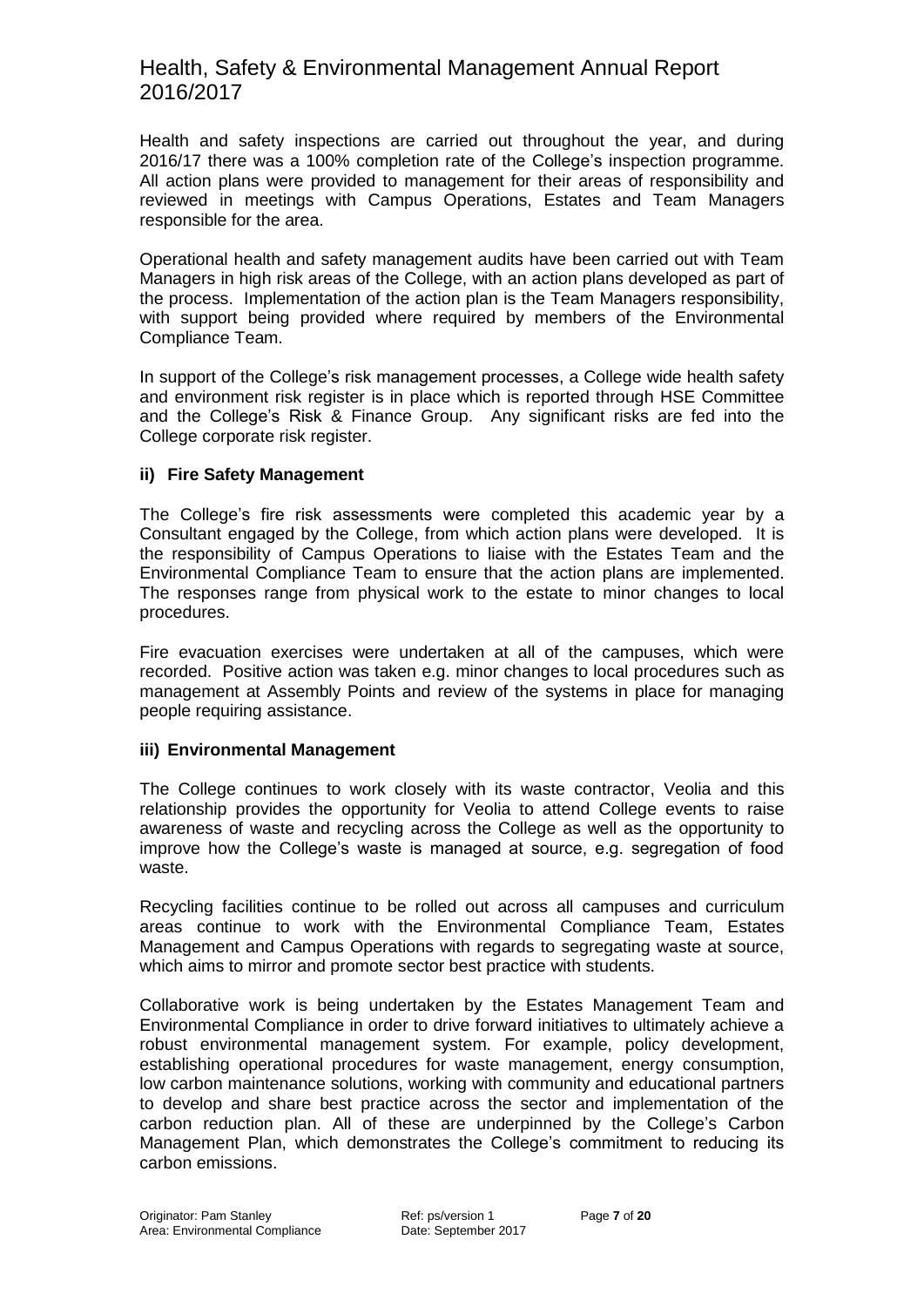Environmental management forms part of the new starter induction in order to raise awareness within the College community about our guiding principles and the cost of effective energy management, for example.

#### **iv) Workplace Vetting**

Derby College has legal, moral and contractual obligations with regards to its students' health, safety and welfare whilst they are engaged with employers for the purpose of work based learning and work experience.

The Employer Liaison Team, Environmental Compliance Team and Business Development Team inputs into the central records library and database all documentation and information pertaining to employer health, safety and safeguarding assessments, with the Environmental Compliance Manager providing the strategic overview and auditing of the operational management.

#### **v) Food Safety**

The Environmental Compliance Team works with Caterlink and Hospitality and Catering to ensure high standards of food safety and hygiene, which is achieved through inspections and meetings. Five star food hygiene ratings have been awarded to all catering facilities across the College estate, following inspections undertaken by local authorities.

Caterlink continue to be audited against the European Food Hygiene standards to enable them to continually monitor and improve food safety standards and quality within the College outlets, attaining over 90% in all of their outlets, with the average being 95%.

#### **vi) AIR (Accident & Incident Reporting) Online Reporting System**

The College's online AIR (accident and incident reporting) system, has now been live for three academic years. Feedback from employees continues to be very positive, with them stating that the system is easy, and quick to use and that the investigation tool is easy to follow. Data and statistical analysis has improved, allowing for the College to identify any trends and learn lessons in order to prevent recurrence.

#### **vii) Counter Terrorism**

This academic year saw the culmination of the hard work carried out last year with two practical exercises taking place at the Roundhouse and Broomfield Hall campuses. Both exercises involved a bomb threat call being received by the Call Centre and the placing of unattended items in several locations. The exercises were carried out in conjunction with the East Midlands Special Operations Unit – Counter Terrorism Team and valuable lessons learnt, in particular with regards to searching and effective communication between search teams and the Duty Safety Officer managing the incident.

Simulations on a smaller scale were carried out on all of the College's other campuses by activation of the Alertus system, which tested their local procedures, as well as the effectiveness of the IT system as a means of communication.

Moving forward into the next academic year further work will be undertaken, with support from the East Midlands Special Operations Unit – Counter Terrorism Team,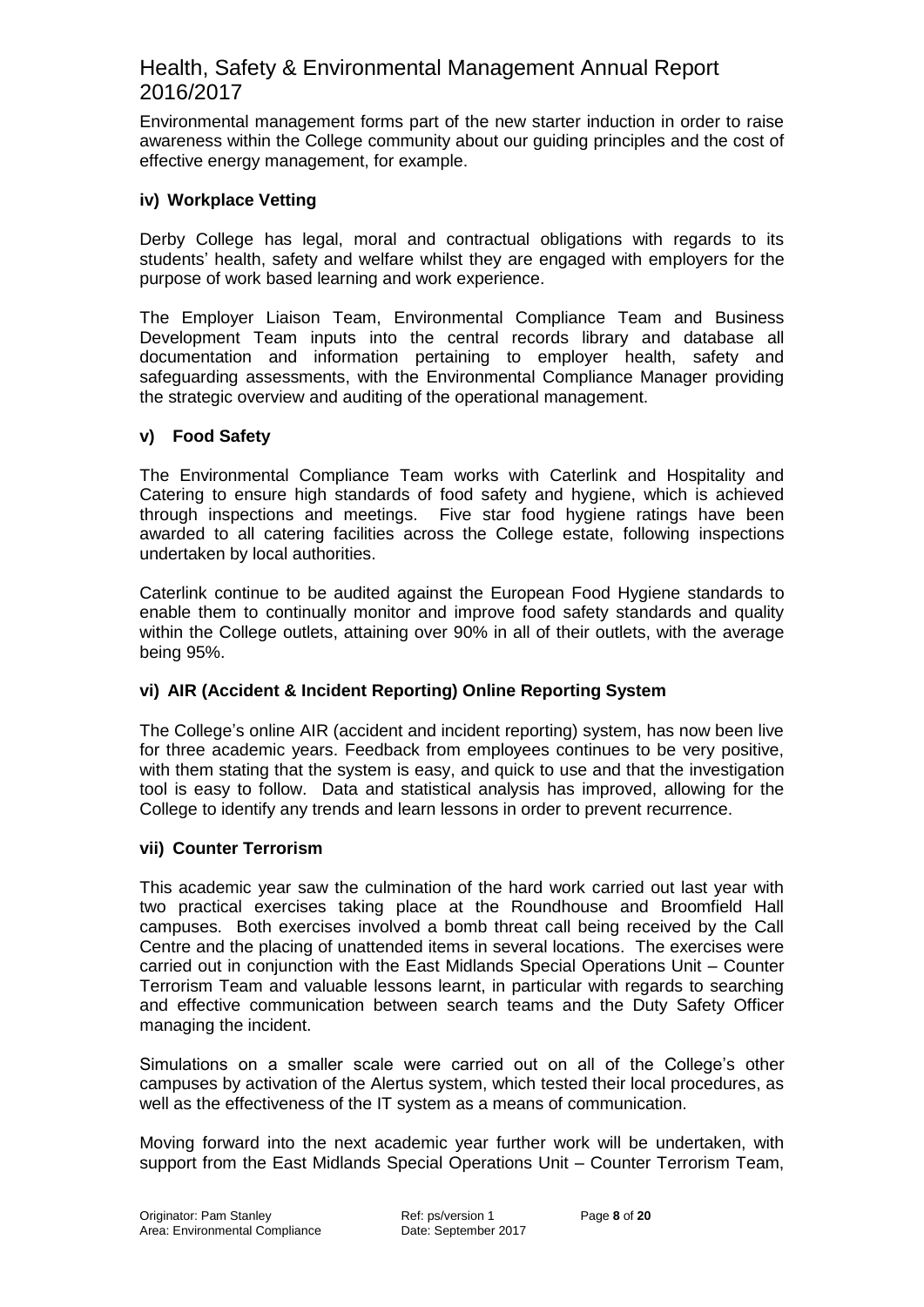in relation to hostile intruder. There is an aim to carry out a simulation on one of the College campuses towards the end of the academic year.

Feedback from the East Midlands Special Operations Unit – Counter Terrorism Team has identified that Derby College is leading in this area, and to this end has been visited by several FE Colleges and the University of Derby in order to share best practice.

#### **viii) Health and Wellbeing**

The Health & Wellbeing Group is a subgroup of the College's Health, Safety & Environment Committee and is responsible for implementing health and wellbeing initiatives in line with local and national priority areas. Health and wellbeing days have been held across College sites with information, advice and guidance being available from areas such as the College's Occupational Health provider, healthy eating, sexual health, Samaritans, First Steps, Blood Transfusion Service and local gyms.

A key focus this year has been mental wellbeing and this will continue into the next academic year.

A health and wellbeing action plan is in place which is monitored through the Health & Wellbeing Group and will be the tool that is used to assess our performance against the Workplace Wellbeing Charter.

#### **ix) Educational Visits**

As part of the ongoing review of risk and in light of the global threat the College's educational visits documentation has been revised to ensure that appropriate authorisations are sought as part of the approvals process. This has been further enhanced by the requirement for an overseas risk assessment to be completed for all overseas travel, including employees visiting with overseas partners.

#### **x) Occupational Health**

This academic year saw the occupational health service go through a tendering process, with a new provider (Industrial Diagnostics Company) being awarded the contract. They will provide the full health surveillance and occupational health service, including return to work assessments, management referrals and ill-health retirement.

#### **2 Monitoring**

Monitoring the College's health and safety performance is a legal requirement under the Management of Health and Safety at Work Regulations 1999. Measuring performance against agreed standards to reveal when and where improvement is needed is also an essential part of best practice in health, safety and environmental management. As a College we are continually monitoring our performance in order to ensure that we maintain the highest possible standards and comply with sector best practice. For example, trend analysis of accidents/incidents/near misses and site waste management audits.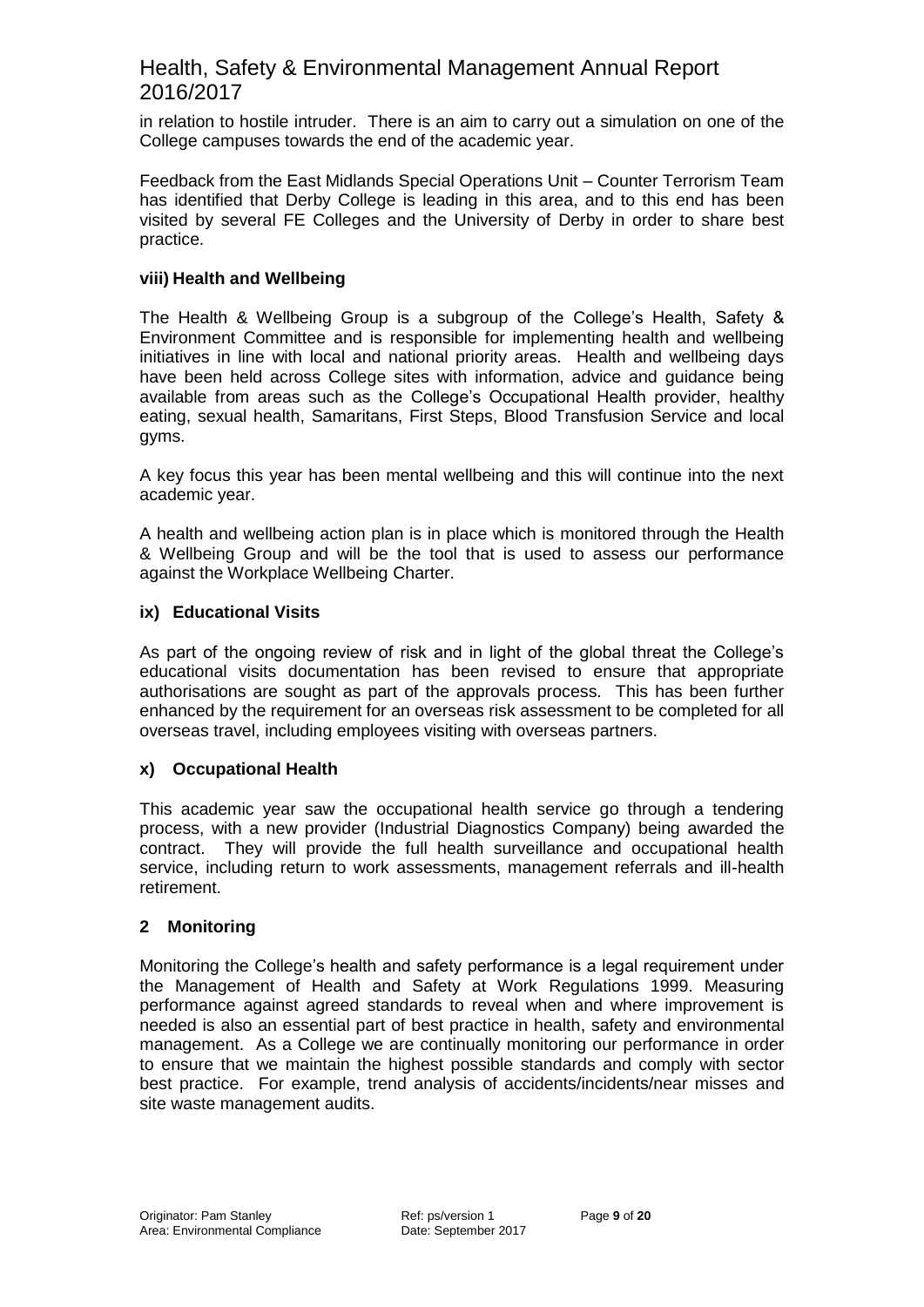#### **i) Proactive monitoring**

The Environmental Compliance Team, in conjunction with Campus Operations Managers carried out inspections of all of the main campuses during the 2016/2017 academic year, from which action plans were developed and brought to the attention of the operational areas, Campus Operations and Estates for action. In line with the College's KPI, we achieved 100% compliance.

Members of the Environmental Compliance Team were involved in visits to all areas of the College on a very wide range of topics. Specific areas would include, for example, engineering in order to support them to improve health and safety management in this high risk area.

Health & Safety management audits were undertaken with Team Managers in the high risk areas of the College to order to assess how health and safety was being managed at an operational level, from which action plans were developed.

#### **ii) Reactive monitoring**

The College's KPI of a 1% reduction in reported accidents/incidents, was not achieved. 2015/16 reported 342 accidents/incidents, whilst 2016/17 reported 351 accidents/incidents, two of which resulted in a RIDDOR.

Investigations of accidents and occupational ill-health are undertaken at both departmental by Team Managers and area level by the Environmental Compliance Team and Campus Operations Managers. Statistical information can be found in Appendix 2.

The total accidents, incidents and near misses reported for academic year 2016/17 is 351, however 132 of those reports are classed as 'non College related/first aid incidents' and are therefore taken out of the total, providing a total of 219 accidents, incidents and near misses for the academic year, compared to 223 reports for the year previous.

| <b>Academic year</b> | <b>Students</b> | <b>Accidents</b><br>reported | <b>Accidents</b><br>per<br>students |
|----------------------|-----------------|------------------------------|-------------------------------------|
| 2014/2015            | 19973           | 133                          | 0.007                               |
| 2015/2016            | 16366           | 223                          | 0.014                               |
| 2016/2017            | 15168           | 219                          | 0.014                               |

Land Based reported 55 accidents, incidents or near misses, which were attributed to falls from horse, needlestick injuries when injecting sheep or animal bites. Safety management, e.g. enforcement in the wearing of PPE and safety management systems in this area is high and of a good standard, therefore the injuries are very minor.

LLDD reported 29 accidents, incidents or near misses. The reports related to LLDD students cutting, scalding or burning themselves whilst cooking or slips, trips and falls. Supervision ratios are reviewed when such incidents occur and work has been carried out at the Broomfield Hall campus to improve the pathways.

Health and care reported 21 accidents, incidents or near misses, which were related to students feelings unwell, fainting, self harming, having panic attacks and receiving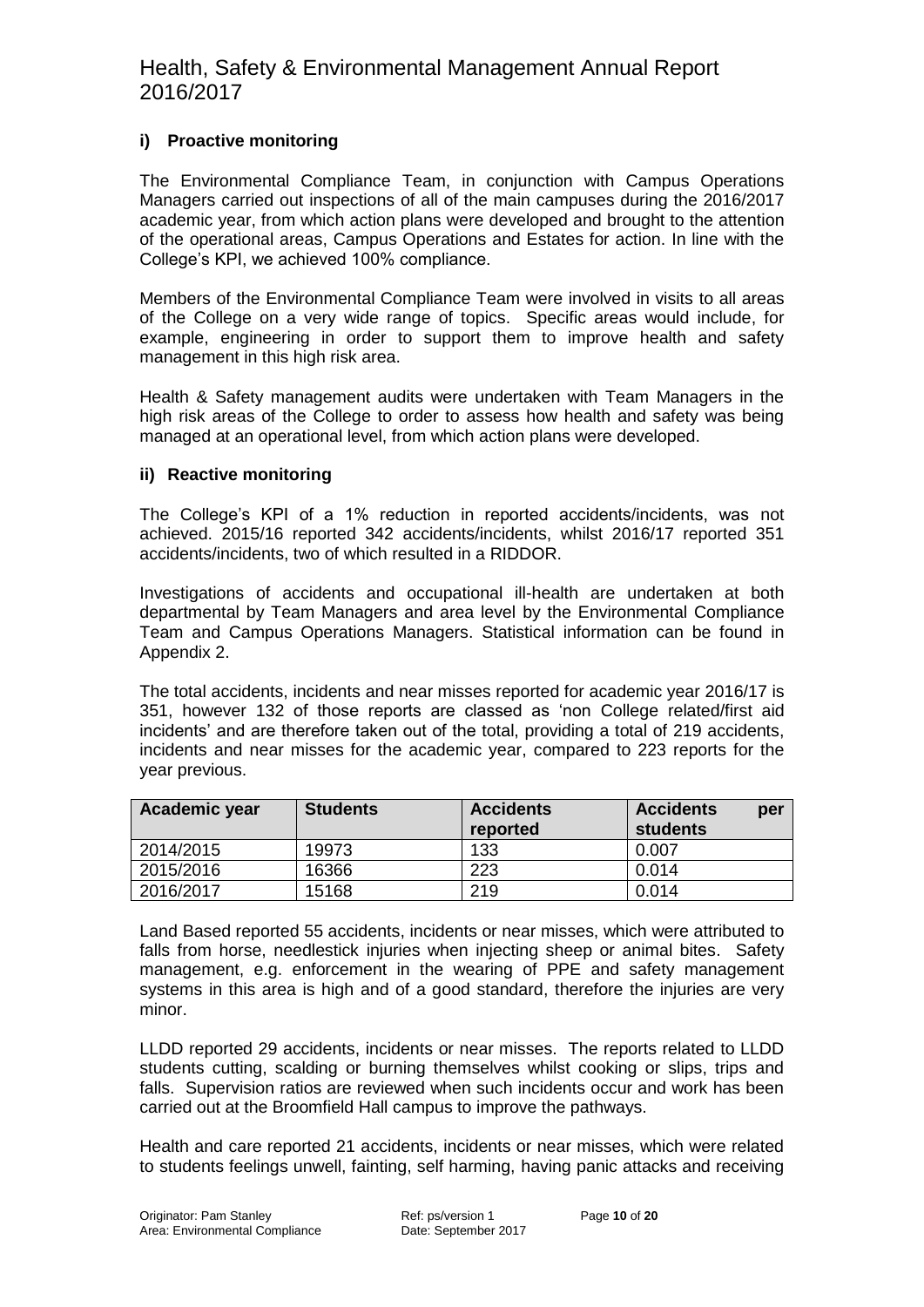a bite from a child whilst on placement in a school. Files and racks on top of a filing cabinet fell onto an employee. Personal Assessment Plans are in place where a vulnerability has been identified, which is locally managed and updated as required. With regards to the incident involving the employee, they have been informed that items should not be stored at height.

Hair and beauty reported 20 accidents, incidents or near misses, which were attributed to cuts from scissors, burns from hair straighteners and an allergic reaction. As part of learning the lessons practice is reviewed with students who sustain a 'vocational' injury, which is part of the learning process. For the student who suffered an allergic reaction a Personal Assessment Plan was completed.

Construction reported 19 accidents, incidents or near misses. The reports related to misuse of tools, splashes in the face from hazardous substances, e.g. mortar and manual handling injuries. The dangers of misuse of tools and substances is reiterated to students, posters are in place and safe manual handling practices form part of curriculum delivery.

The Roundhouse and Broomfield had the highest rate of reports for the academic year. This is likely to be due to the amount of students and staff based at these two sites, in addition to the high risk activities undertaken, compared to the smaller sites such as Ilkeston. However, JWC reported 60 accidents/incidents/near misses and from reviewing the reports the majority of these were non-College related first aid incidents. One incident involved a student burning a finger during an experiment as she was wearing false nails. Students are informed that the wearing of false nails is not permitted.

The two RIDDOR reportable incidents, both involved students being taken to hospital for further treatment:-

- IP cut their hand whilst using a hand saw at the Hudson Building, resulting in a laceration. Safe working practices were reviewed with the student as part of the lessons learnt.
- IP who is visually impaired and suffers from Ehlers-Danlos syndrome slipped on spilt liquid in the lift at JWC. No long term effects were suffered by the student as a consequence of this incident. To order to try and prevent a recurrence signs have been put in place to request people to report spillages and lifts are checked every 20 minutes. Inclusion & Support employees also check lifts prior to any vulnerable student using them to ensure that they are safe to use.

There was one civil claim made against the College this academic year when the IP slipped and fell on the carpark at the Roundhouse. Liability has been accepted.

#### **iii) Performance Indicators**

#### **a) Communication and visits by external agencies**

The Caterlink provision has been inspected by Local Authority Environmental Health Officers and awarded grade 5's in all of its outlets.

The Broomfield Little Explorers Nursery was inspected and awarded a grade 5.

The Engine Shed Restaurant was also inspected this year and again was awarded a grade 5.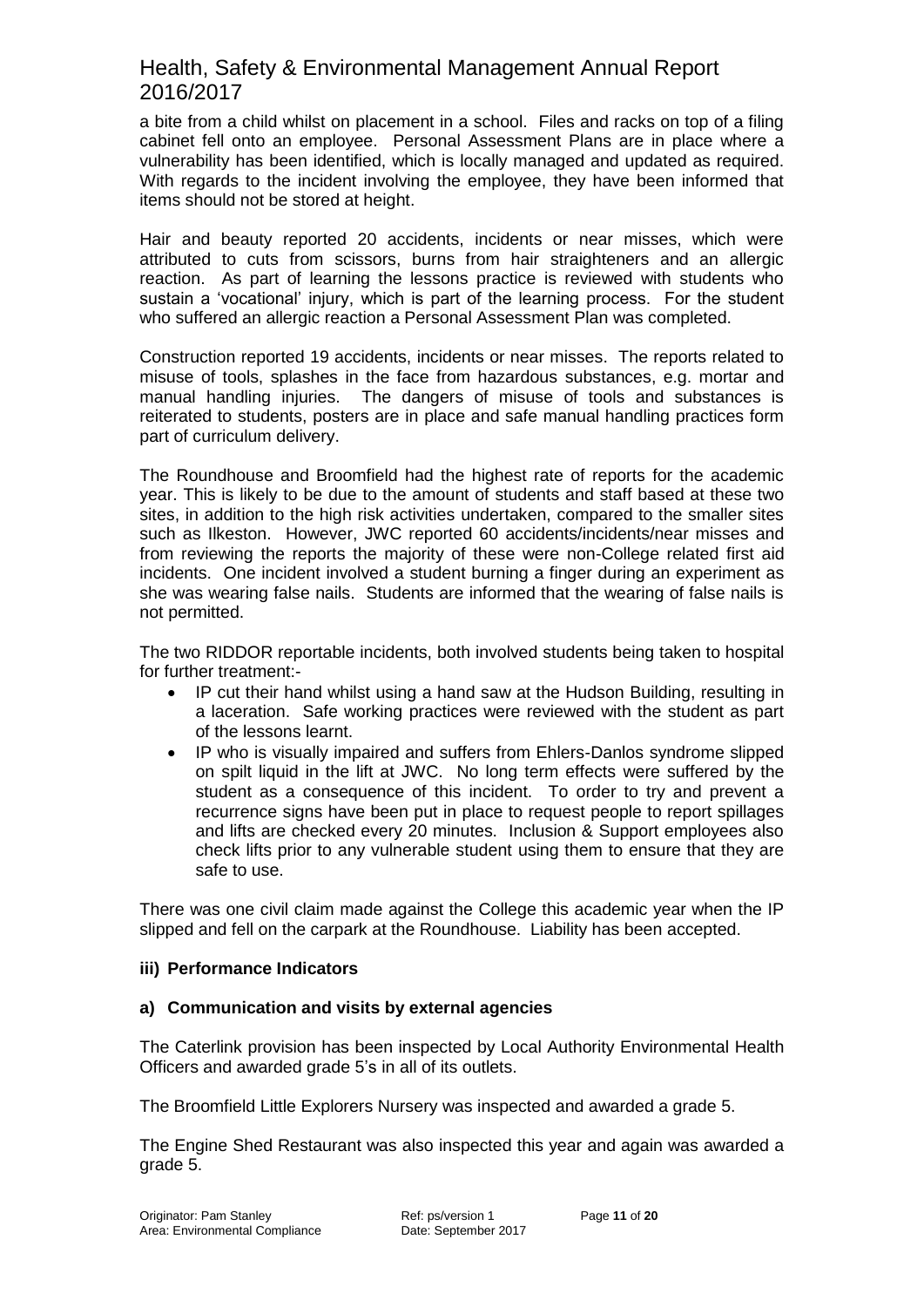#### **b) Enforcement actions by enforcing authorities**

No enforcement actions have occurred in the reporting period.

#### **Derby College Key Performance Indicators**

Key Performance Indicators (KPIs) have been developed and approved by the College's Health, Safety & Environment Committee as a way of measuring performance.

#### Health and Safety

- 100% completion of Health and Safety Inspection Programme for the academic year - **Achieved 100%**
- 1% reduction in reported accidents/incidents **Not achieved.** There was a 4% increase in reporting this academic year. However, the rates of accidents to students per year remains consistent at around 0.010.
- 100% of planned fire evacuation exercises on all campuses are completed within the agreed fire evacuation standard – **Achieved 100%**
- 100% of staff complete their mandatory three year health and safety refresher training within two months of the renewal date, excluding those on long term sick, maternity leave, etc – **Achieved 100%**
- Area health and safety management audits achieve at least an overall 90% compliance score - **Not achieved.** 82% average achieved for those audits undertaken. Action plans have been put in place for all audits undertaken, which are reviewed regularly with managers and additional Environmental Compliance support is given to those managers who are not achieving the required standard set. Team Mangers now have to successfully complete the IOSH Managing Safely and for some managers, i.e. Campus Operations it has been identified that they also undertake the NEBOSH National General Certificate or equivalent.
- 99% of students believe that the College is a safe place to be. (Learner Voice Quality Survey) – **Achieved 99%**

#### Environmental Management

- 5% reduction in the volume of utilities **Achieved 8% reduction**
- 2% reduction in the volume of waste **Achieved 8% reduction**
- 100% of College waste not going to landfill **Achieved**
- 2% increase in the use of renewable energy **Achieved**
- 100% of new build will be BREEAM excellent **N/A as no new builds**
- 70% of Derby College Estate will achieve B rating for Display Energy Certificates – **Not achieved.** Currently 27% of the College estate has achieved a B rating. Capital bids have been submitted with regards to improving the estates infrastructure to make it more energy efficient, together with raising awareness across the College community to be more energy aware. Also now forms part of the new starter induction.

Data will continue to be collected and analysed by the Environmental Compliance Team and Estates Management, and reported on at both Health, Safety & Environment Committee and to Corporation as a means of providing assurance that robust processes are in place in respect of the College's health, safety and environmental management systems and that, where necessary, remedial action is being taken to ensure compliance with these KPIs.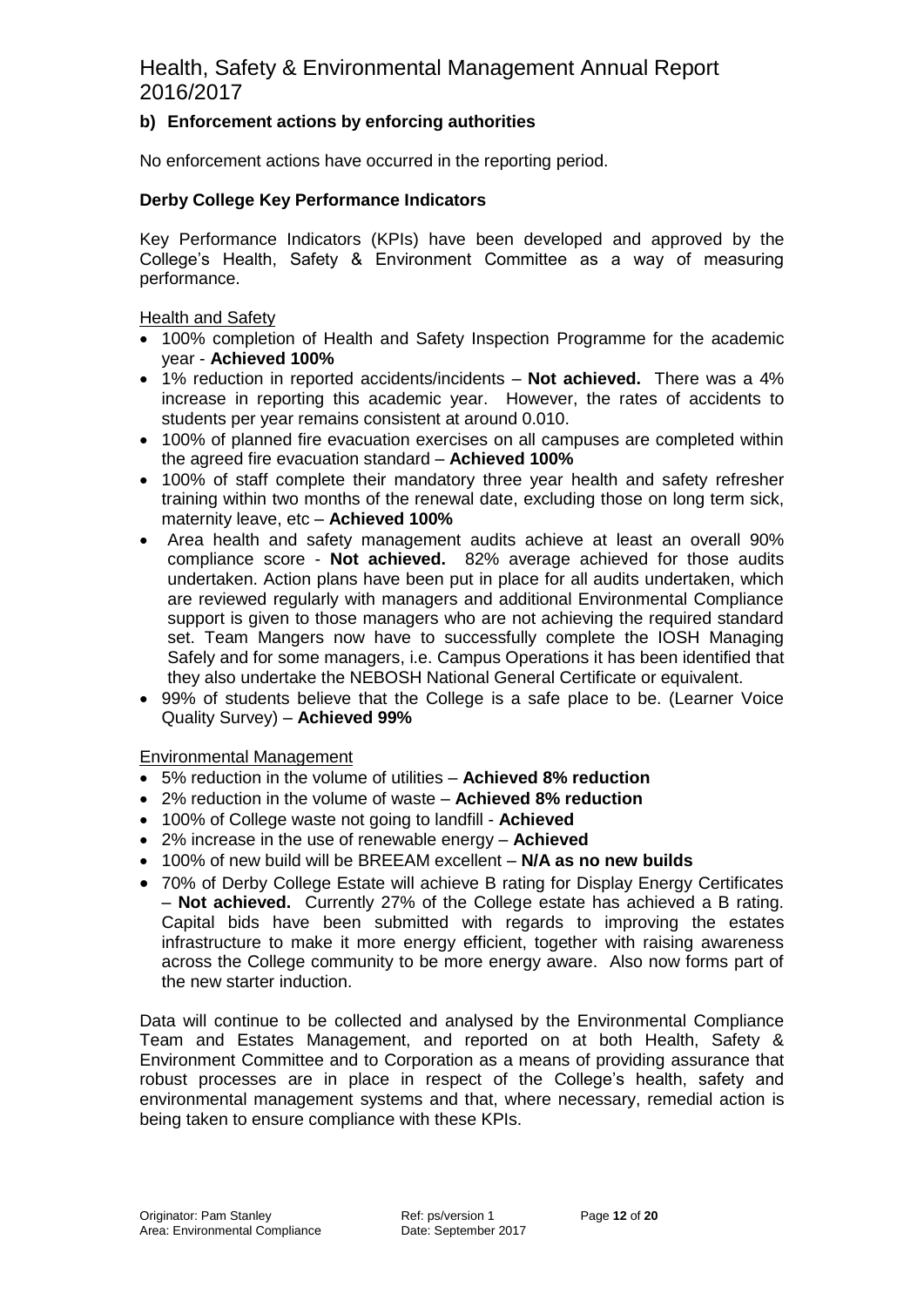#### **4 Audit and Review**

As part of the College's commitment to continuous improvement, an internal operational health and safety management audit developed by the College's Environmental Compliance Team continues to be undertaken with Team Managers. Feedback and action plans have been developed and their implementation is being monitored by the Environmental Management Team.

The College aims to seek accreditation of the ISO 45001 standard moving forward in order to provide assurance that the health and safety management system is robust.

In regards to ISO 14001, the action plan compiled following an external consultant review is being implemented and accreditation of this standard will be sought once the action plan is complete.

#### **5 Next steps**

In terms of corporate responsibility for health and safety, work is ongoing to ensure that the key elements of an effective health and safety management system continue to be embedded across the College community, in line with the College's strategic objectives and the requirements of ISO 45001, such that the College can seek certification against this International Standard.

Work continues with Estates Management in the development of an Environmental Management System compliant with ISO 14001.

As part of the College's ongoing commitment to health and wellbeing across the College community, the College will be seeking to achieve The Workplace Wellbeing Charter which is a National Award for England.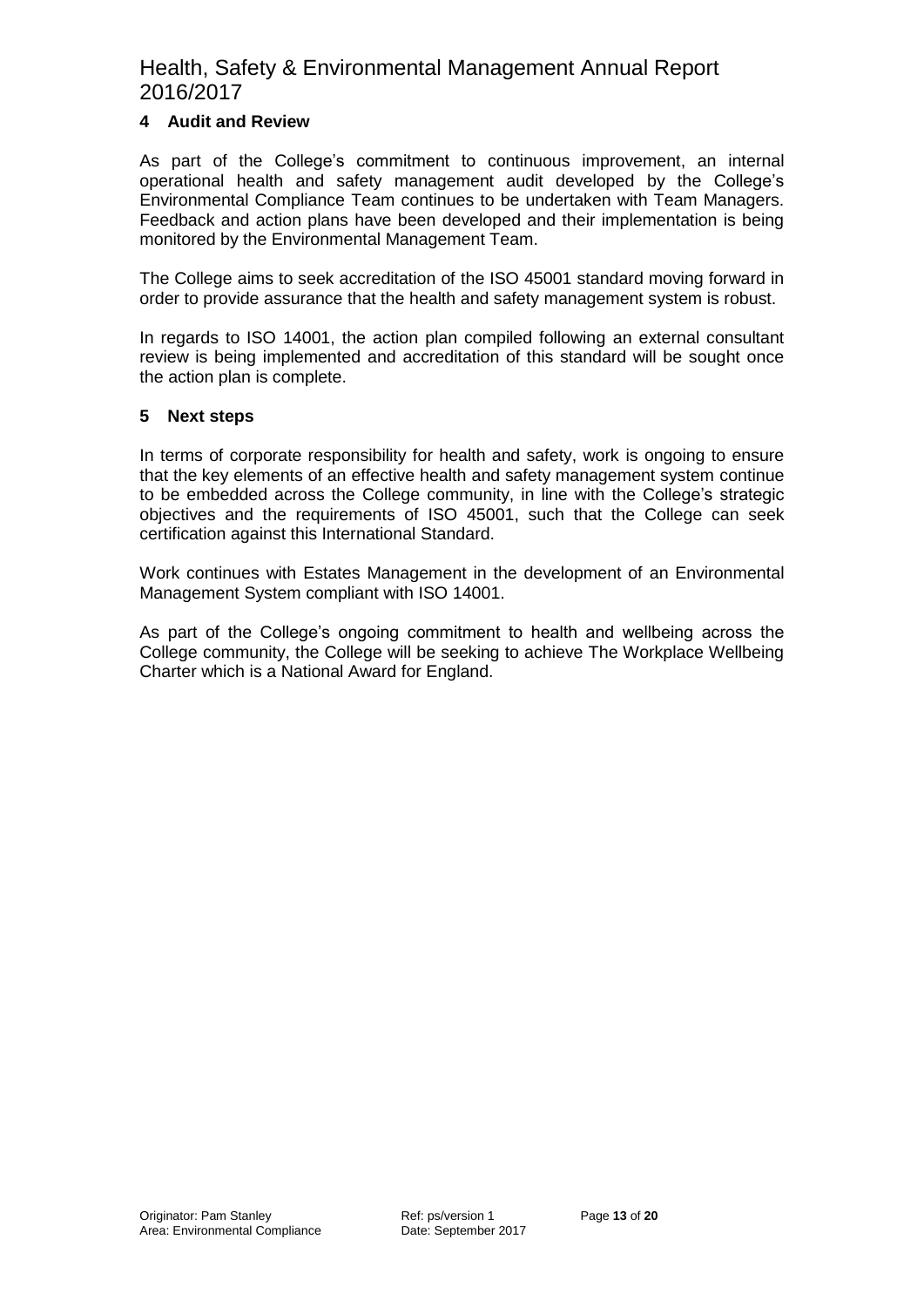

#### Appendix 1

Graph 1 – Health and safety training data 2016/2017

Originator: Pam Stanley Ref: ps/version 1 Page **14** of **20** Area: Environmental Compliance Date: September 2017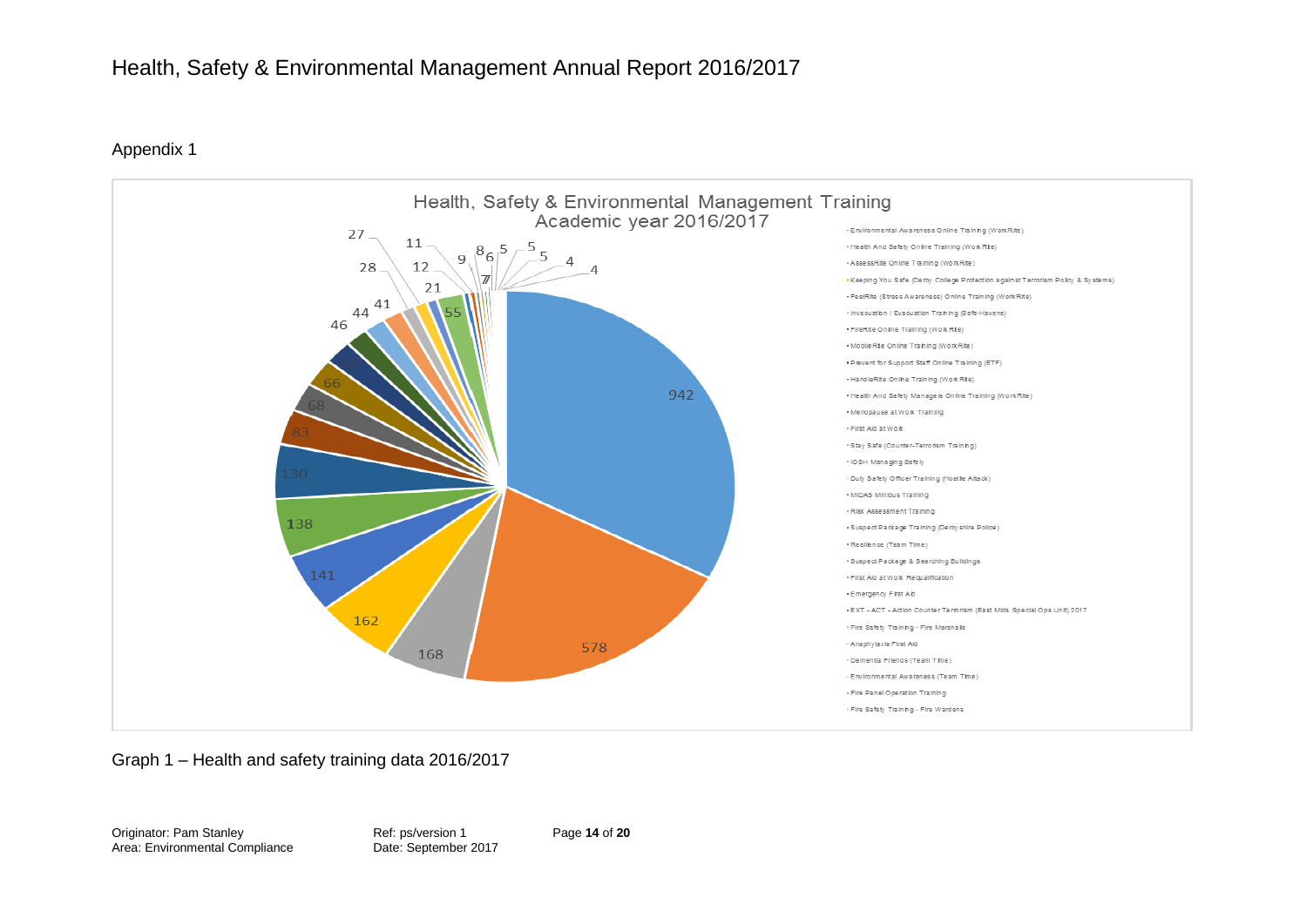Appendix 2



# Accident/Incident Data By Year With Current Year Monthly Breakdown

Graph 2 – Accident/Incident/Near Miss Data By Year With Current Year Monthly Breakdown.

Originator: Pam Stanley Ref: ps/version 1 Page **15** of **20** Area: Environmental Compliance Date: September 2017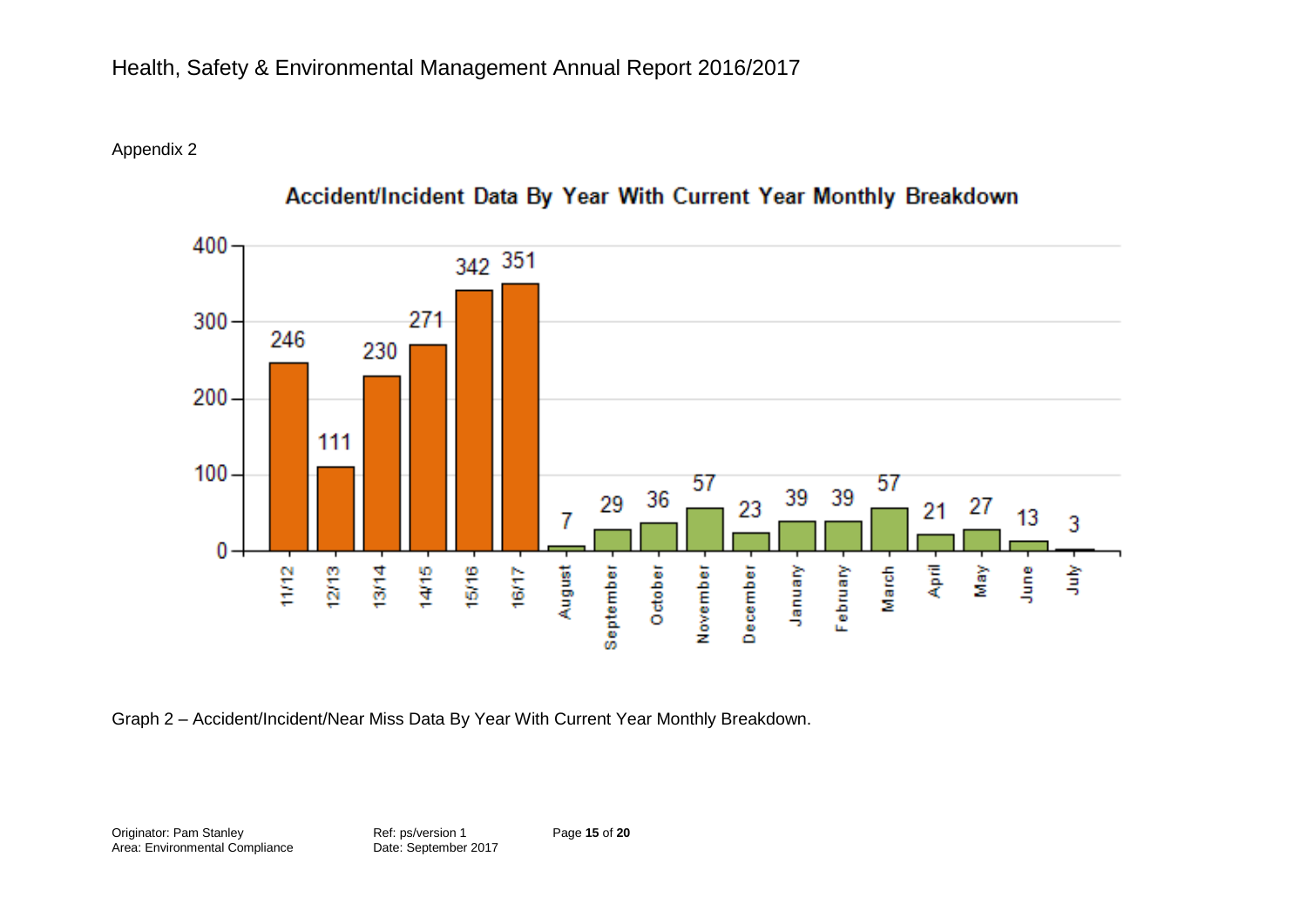



Accident/Incidents By Curriculum Area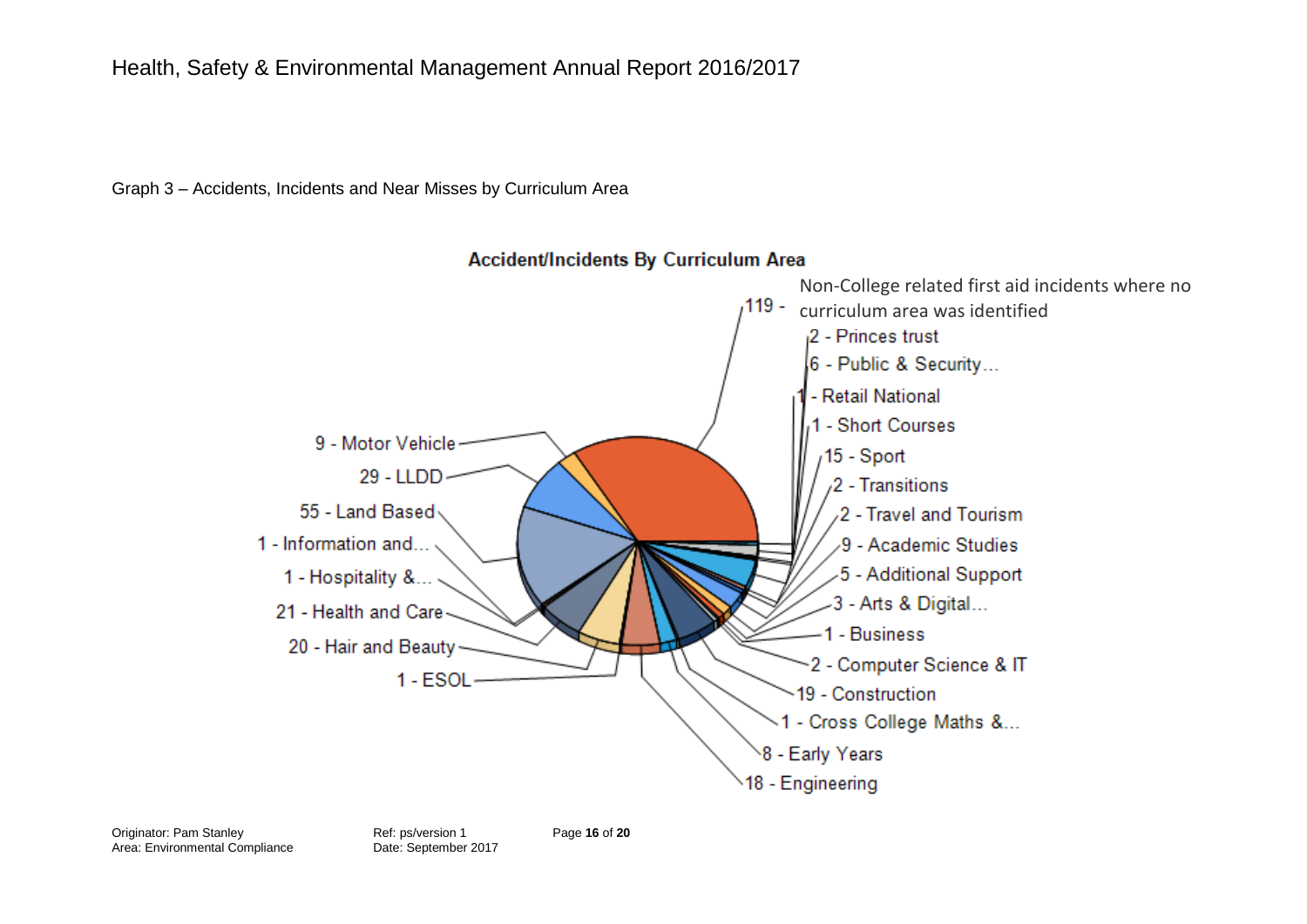Graph 4 – Site Comparison



### **Site Comparison**

Originator: Pam Stanley Ref: ps/version 1 Page **17** of **20** Area: Environmental Compliance **Date: September 2017**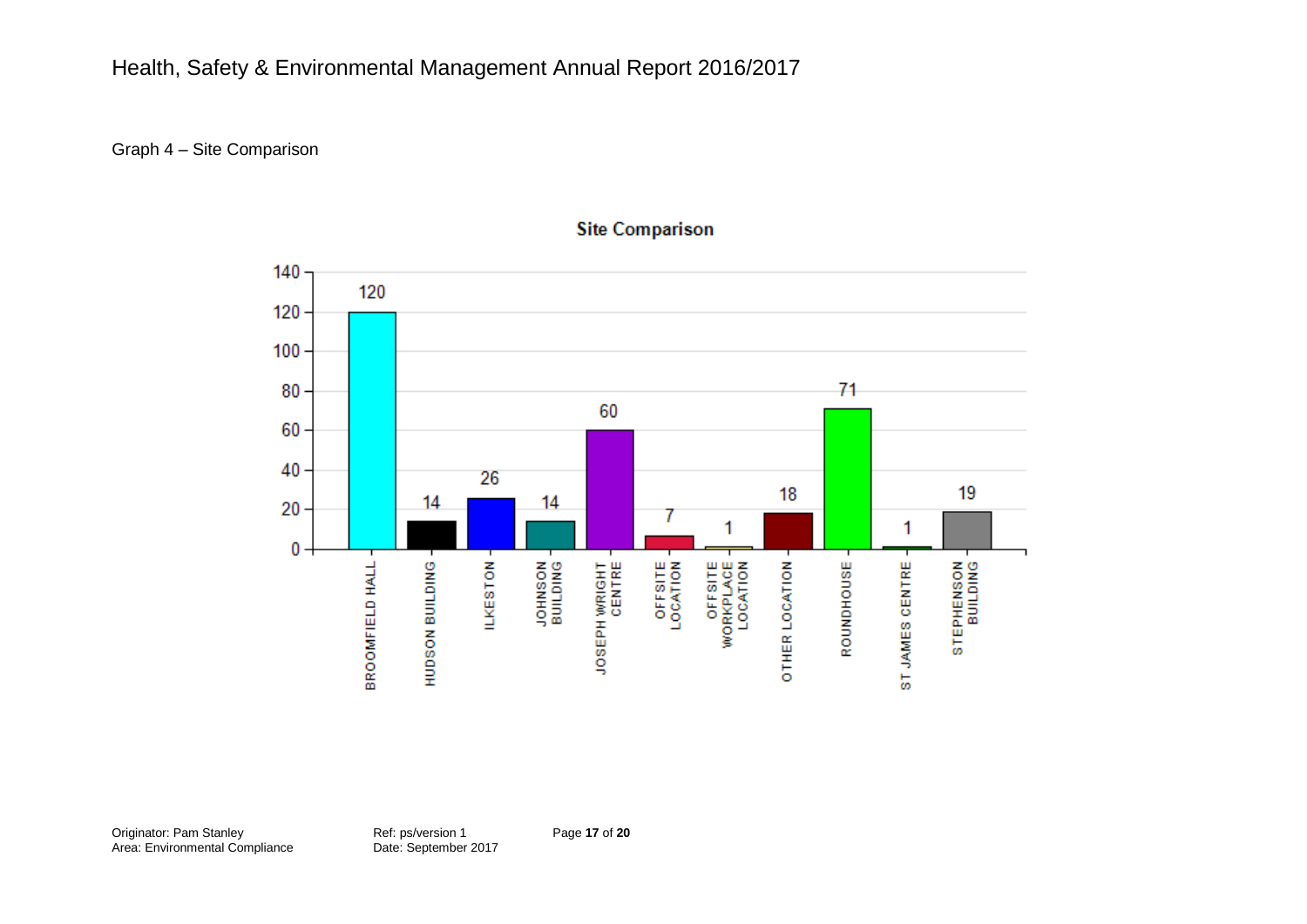Graph 5 – Kind of Incident Comparison

## **Kind of Incident Comparison**



Originator: Pam Stanley Ref: ps/version 1 Page **18** of **20** Area: Environmental Compliance **Date: September 2017**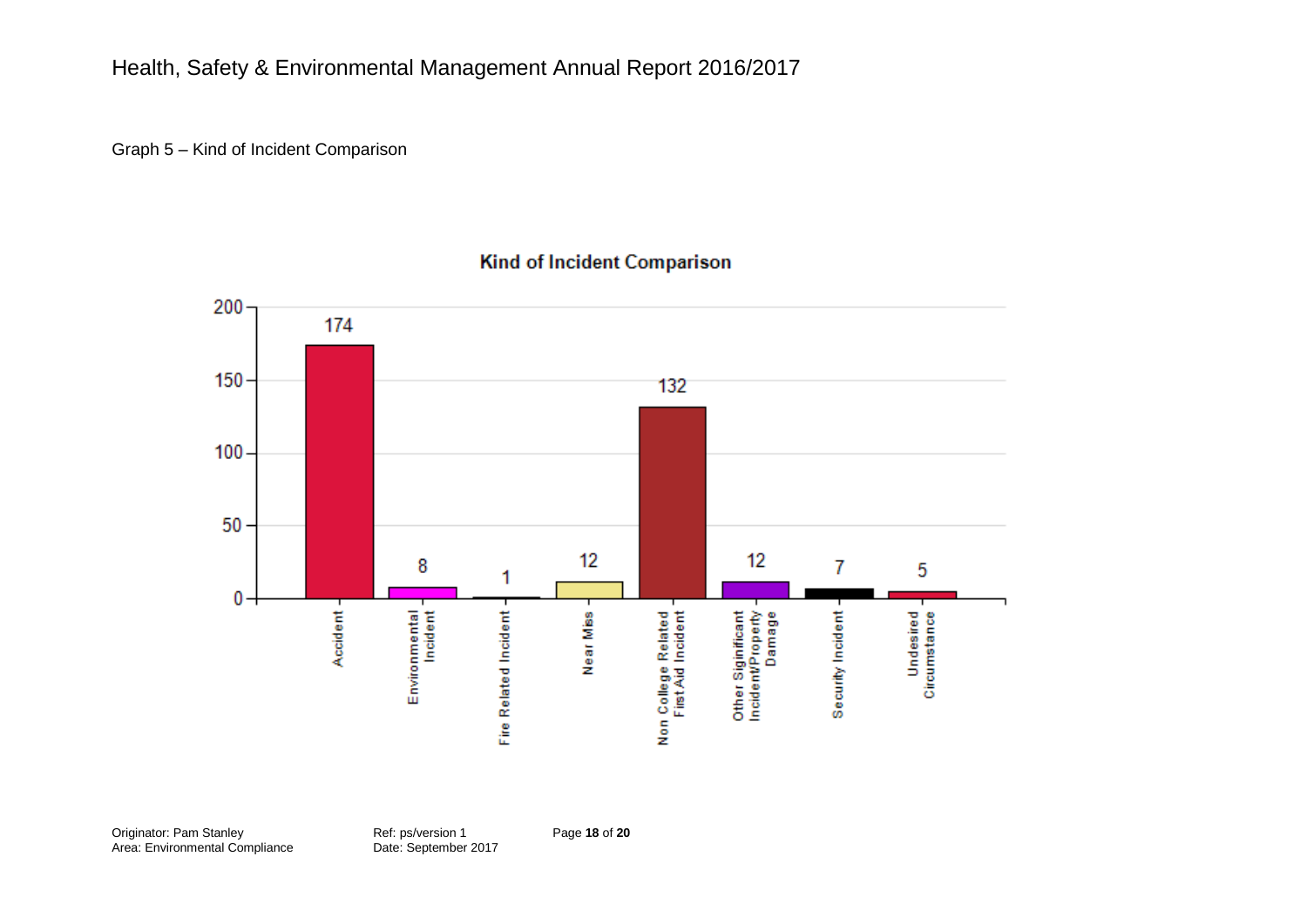Graph 6 – Persons Affected Comparison



## **Persons Affected Comparison**

Originator: Pam Stanley Ref: ps/version 1 Page **19** of **20** Area: Environmental Compliance **Date: September 2017**